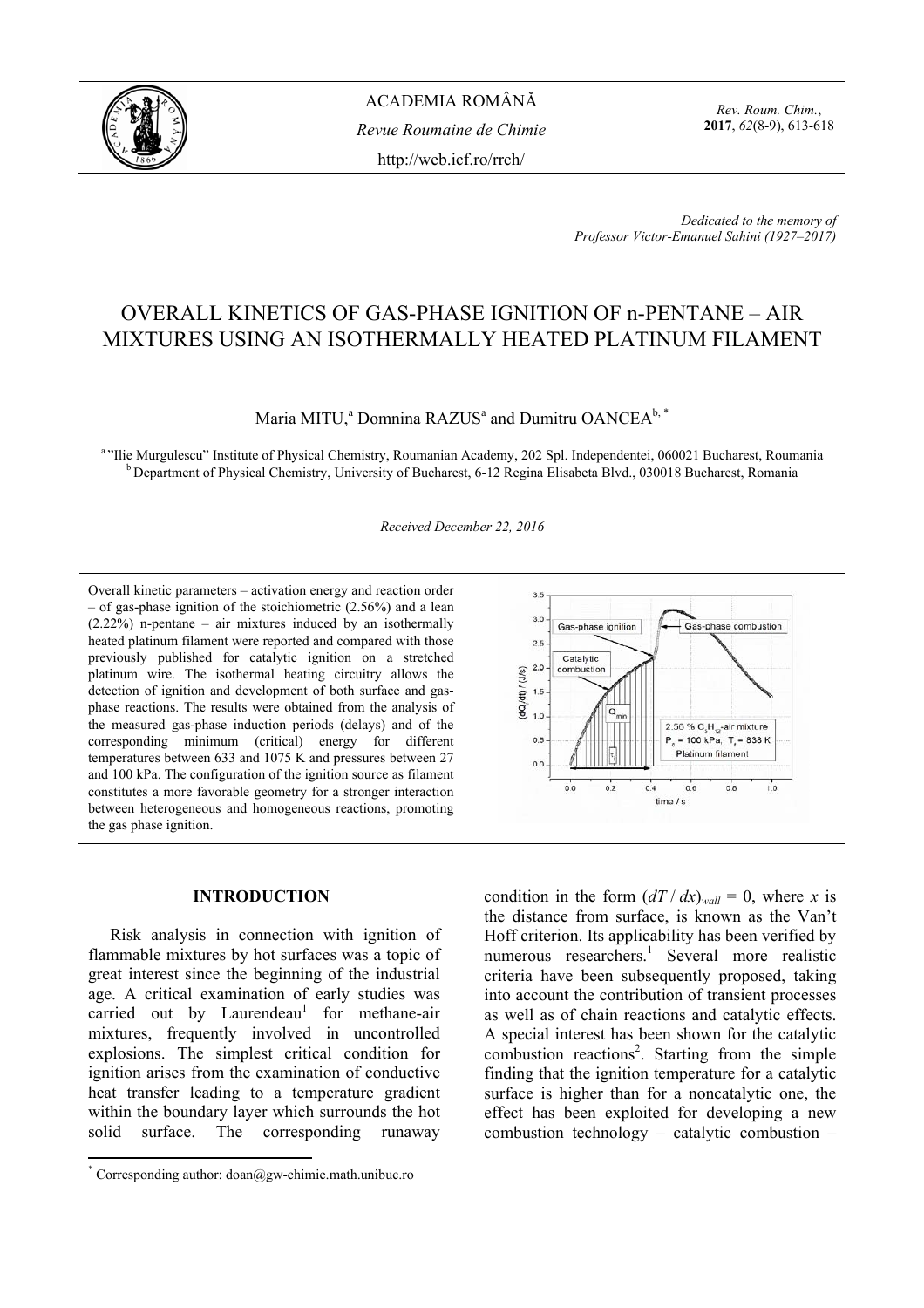able to use the combustion heat at much lower temperatures, reducing significantly the NO<sub>x</sub> formation.3-6 The overall catalytic ignition process implies a strong dynamic coupling (through heat and mass transfer) between the catalytic surface and the early stages of gas-phase reactions, generally known as heterogeneous-homogeneous (H-H) combustion which find applications in some new combustion technologies.<sup> $7-11$ </sup> The ignition of flammable mixtures by hot catalytic or noncatalytic surfaces was investigated using numerous experimental configurations from wires, filaments, foils, plates, strips to metal gauzes and microchannel reactors. A particular methodology, used also in the present investigation, preserves a constant temperature during ignition and subsequent combustion, reducing the number of system variables.<sup>12-16</sup> The previously reported kinetic analysis of isothermal catalytic ignition on a stretched platinum wire of n-pentane-air  $mixtures<sup>17</sup> suggested a further insight into the$ role of ignition source configuration on the

All experiments were performed in a cylindrical stainless steel cell with internal diameter and height of 60 and 62 mm, respectively, equipped with two thick brass wires for filament connection, an upper transparent window used for visual observation of gas phase ignition/combustion and a gas feed/evacuation stopcock. The filament is made from a platinum wire of  $\hat{0}$ .1 mm diameter and 126 mm length processed as a coil with 10 turns unevenly spaced to ensure a uniform heating. The coil has a diameter of  $\overline{4}$  mm and a length of 22 mm and is located in central position. The gaseous mixtures were prepared in metallic cylinders by partial pressure method with n-pentane component obtained through liquid n-pentane (Sigma-Aldrich) vaporization, which has a vapor pressure of  $53.3$  kPa at  $20^{\circ}$ C. Two n-pentane-air mixtures were prepared: the stoichiometric mixture with 2.56% ( $\varphi$  = 1.0) and the lean mixture with 2.22% ( $\varphi$  = 0.86). The experiments were carried out in stagnant mixtures where significant natural convection occurs, for initial pressures between 27 and 100 kPa and filament temperature between 633 and 1075 K. The variation in time of *Ustd* was recorded using a Tektronix TDS 210 oscilloscope. The average filament temperature was calculated using a resistance–temperature

calibration equation taken from literature.

**RESULTS AND DISCUSSION** 

The mixtures containing 2.22 and 2.56% n-pentane in air were chosen for the simplicity of their stoichiometry, assuming that only  $CO<sub>2</sub>$  and  $H<sub>2</sub>O$ are the significant products. A typical result showing the variation of  $U_{std}$  in time is illustrated in Figure 1.

interaction between heterogeneous and homogeneous combustion.

## **EXPERIMENTAL**

The experimental measurements use a previously reported technique consisting in an isothermal heating of the ignition source - a catalytic wire or a filament.<sup>12-17</sup> The ignition source having the resistance  $R_f$  is connected in series with a standard resistor with the resistance  $R_{std}$ , constituting together an arm of a Wheatstone bridge fed from a power supply with a voltage adjustable to maintain a constant filament resistance (and hence a constant temperature). The voltage across the standard resistor,  $U_{std}$ , is related with the input power  $P_f$  on the filament with resistance  $R_f$ :

$$
P_f = R_f \cdot U_{std}^2 / R_{std}^2 \tag{1}
$$

when the filament is immersed in a fuel-air gaseous mixture, an exothermic reaction occurs on its surface and/or its neighborhood. The corresponding input power is consequently lower than in air for the same filament temperature and gas pressure. The difference gives approximately<sup>13</sup> the chemical heat release rate,  $dQ_r/dt$ :

$$
dQ_r/dt = (R_f/R_{std}^2) \cdot [(U_{std}^2)_{air} \cdot (U_{std}^2)_{mixture}]
$$
\n(2)

The decrease of  $U_{std}$  in time at the beginning represents the exothermic surface (catalytic) process up to the ignition period  $\tau_i$ , when the gas phase ignition occurs, releasing a supplementary heat which is transferred to the filament. If two experiments are performed in the same conditions, in air and in reactive mixture, one can assume that the thermal conductivities of the two gases are practically the same and the chemical heat release rate,  $dQ_r/dt$  can be evaluated using the equation (2), as illustrated in Figure 2.

Significant differences can be observed between filament and stretched wire effect: the catalytic combustion is followed by a sudden increase of *dQr*/*dt* marking the gas phase ignition in the first case, while it reaches a quasi-steady-state in the second one. Later, when the fuel and oxygen concentrations decrease significantly, the quasi-steadystate level decreases progressively. Two important properties can be evaluated easily on a *dQr*/*dt versus* time diagram for platinum filament ignition: the gas phase ignition time or ignition delay  $\tau_i$  and the minimum (or critical) energy  $Q_{min}$ , representing the total heat liberated by surface reactions until the gas phase ignition time is reached, both being related with the kinetic properties of the process.  $Q_{min}$  can be evaluated numerically from measured *Rf*, *Rstd* and *Ustd* or from calculated *dQr*/*dt* as:

$$
Q_{\min} = \int_{0}^{\tau_{i}} (dQ_{r}/dt) dt = \left(R_{f}/R_{std}^{2}\right) \cdot \int_{0}^{\tau_{i}} \left[\left(U_{std}^{2}\right)_{air} - \left(U_{std}^{2}\right)_{mixture}\right] dt
$$
 (3)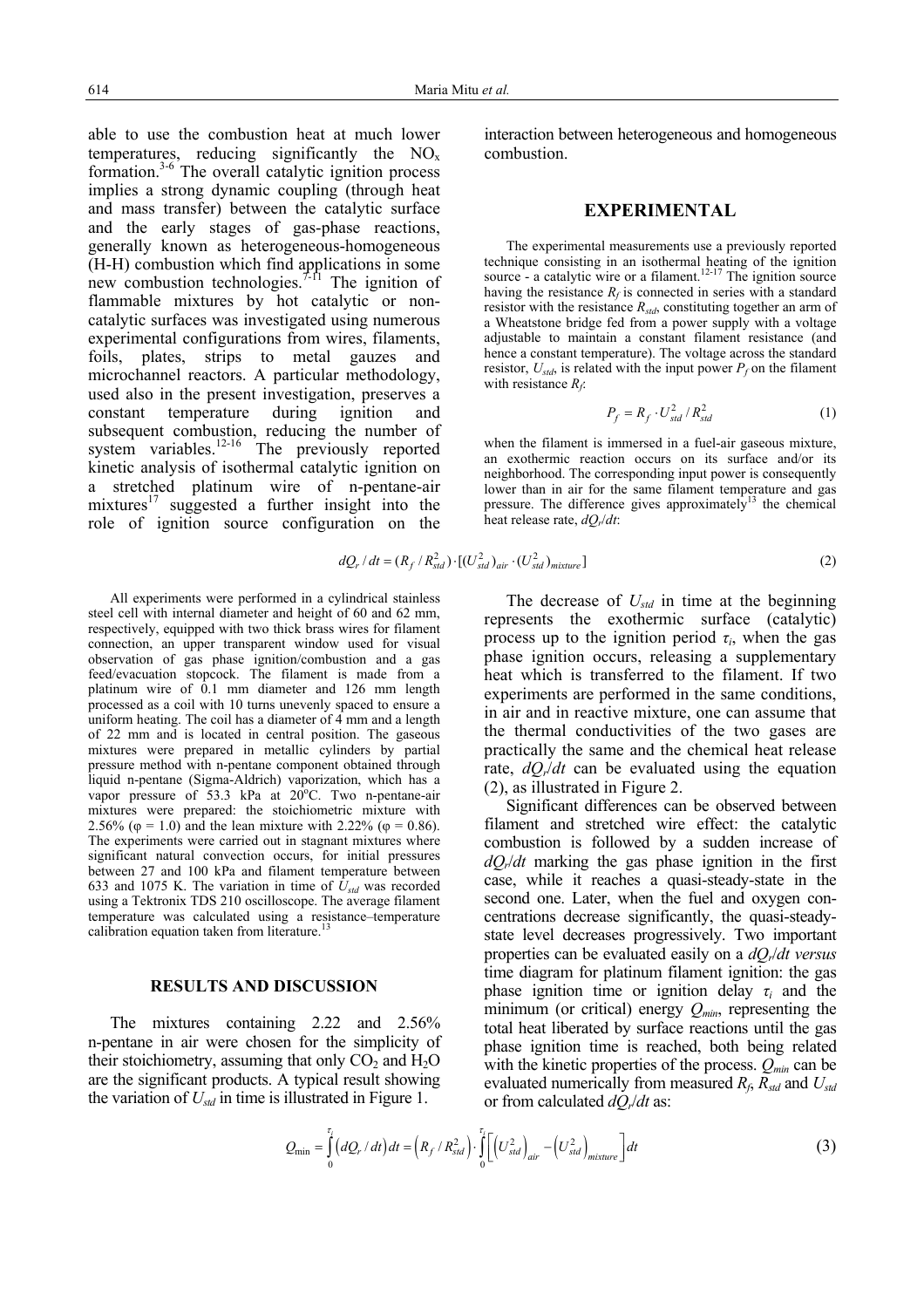

Fig.  $1 - U_{std}$  *versus* time diagram for the stoichiometric mixture showing the gas phase ignition time.



Fig. 2 – The variation of the chemical heat release rate,  $dQ_r/dt$ , for the stoichiometric n-pentane-air mixture at  $P_0 = 100$  kPa on platinum filament at  $T_f$  = 838 K (left) and on stretched platinum wire at  $T_w$  = 519K (right).

The ignition period dependence on the operational variables is given approximately as the reciprocal of the reaction rate of a single reaction.12, 14, 16 Using an empirical, Arrhenius type, kinetic equation of the form:

$$
r_R = a_0 \cdot P_F^{n_F} \cdot P_{ox}^{n_{ox}} \cdot \exp\left(-E_a / RT_f\right) = a_0 \cdot P_0^{n} \cdot X_F^{n_F} \cdot X_{ox}^{n_{ox}} \cdot \exp\left(-E_a / RT_f\right) \tag{4}
$$

where  $a_0$  is a constant, *P* partial pressures of fuel or oxygen,  $P_0$  total pressure,  $n$  partial and overall reaction orders and *Ea* overall activation energy, *X*

the molar fraction, then the ignition period is given by:

$$
\tau_i \propto 1/r_R = a_1 \cdot P_0^{-n} \cdot X_F^{-n_F} \cdot X_{ox}^{-n_{ox}} \cdot \exp\left(E_a / RT_f\right) = a_2 \cdot P_0^{-n} \cdot \exp\left(E_a / RT_f\right) \tag{5}
$$

where  $a_1$ ,  $a_2$  are constants, the last expression being valid for a constant composition.

A linear regression of  $ln(\tau_i/s)$  *versus*  $1/T_f$  at constant pressure or of  $ln(\tau_i/s)$  *versus*  $ln(P_0/kPa)$  at constant temperature yields a straight line allowing

the evaluation of the overall gas phase ignition parameters, as shown in Figure 3. Within the limits of experimental errors, similar results were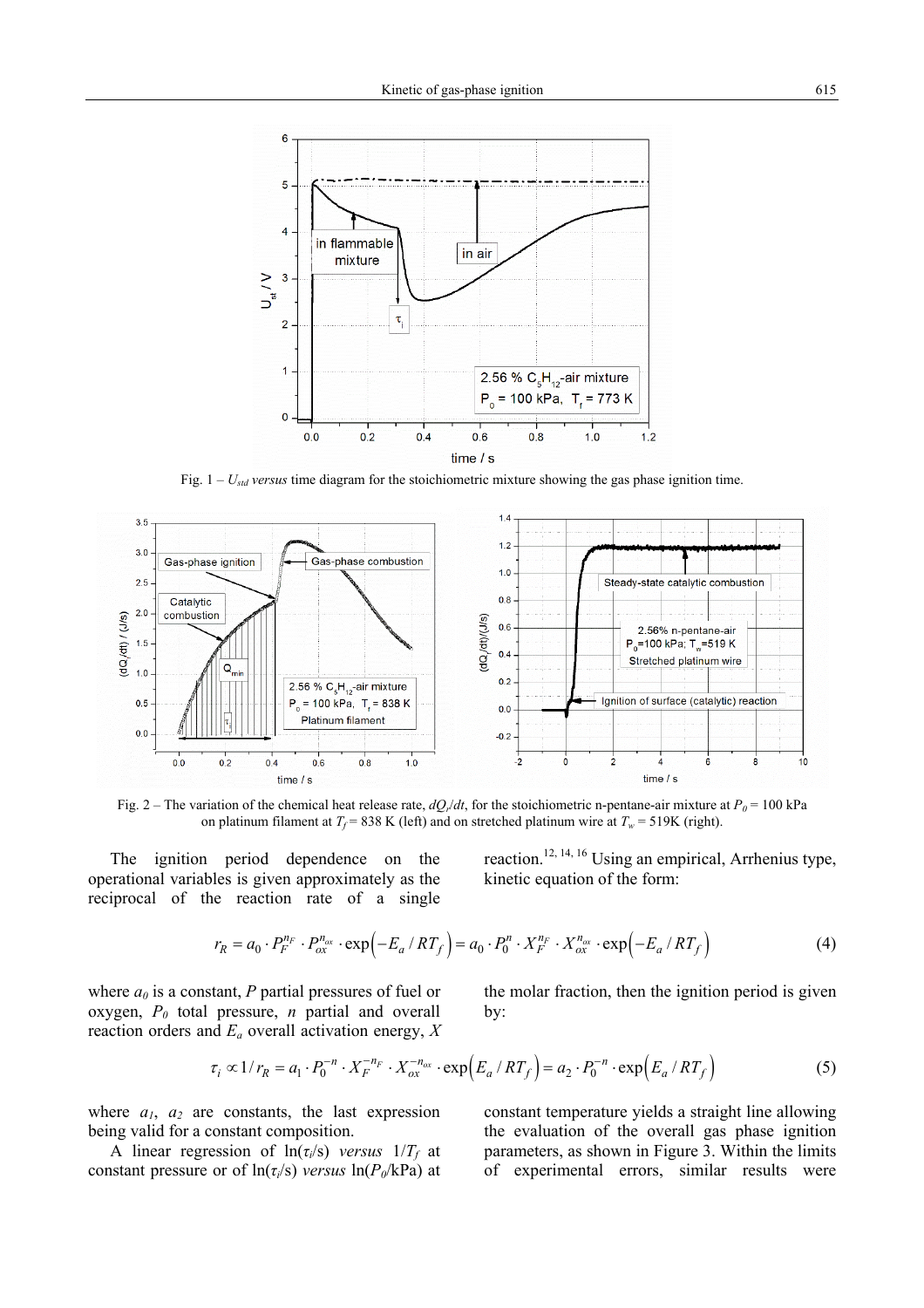obtained for both 2.22% and 2.56% n-pentane-air mixtures between 27 and 100 kPa, without a significant trend. The activation energies are very close to diffusion limit of gas phase reactions. Such a result is in agreement with the accepted mechanism of free radicals' implication in the gas phase ignition near catalytic surfaces.<sup>2,3</sup> For filament configuration the heterogeneoushomogeneous interaction is favored as compared to a stretched wire, approaching the conditions encountered in micro-combustion devices.<sup>9</sup>

Slightly close results were obtained from a 3D regression analysis which gave  $E_a = 51$  kJ/mol and  $n = 2.4$  (Fig. 4). These results are significantly different from those reported for catalytic ignition of similar mixtures on stretched platinum wire $17$  $(E_a = 100 \text{ kJ/mol}$  and  $n = 0.1 - 0.2)$ . The high dispersion of the experimental results, reflected in a small value of the coefficient of determination, is due to the inherent changes of filament geometry and of the structural changes of the platinum wire reported in literature.<sup>18</sup>

The chemical heat release rate, *dQr*/*dt* is proportional to the reaction rate of the heterogeneous catalytic reaction  $r_R$ , surface of the whole platinum wire of the filament  $S_f$  and the standard molar heat of combustion  $\Delta_r H_r^0$ :

$$
dQ_r/dt = S_f \cdot \Delta_r H_T^0 \cdot r_R \tag{6}
$$



Fig. 3 – Isobaric and isothermal variations of the gas phase ignition delay.



Fig. 4 – A 3D regression of the ignition delay on gas pressure and filament temperature.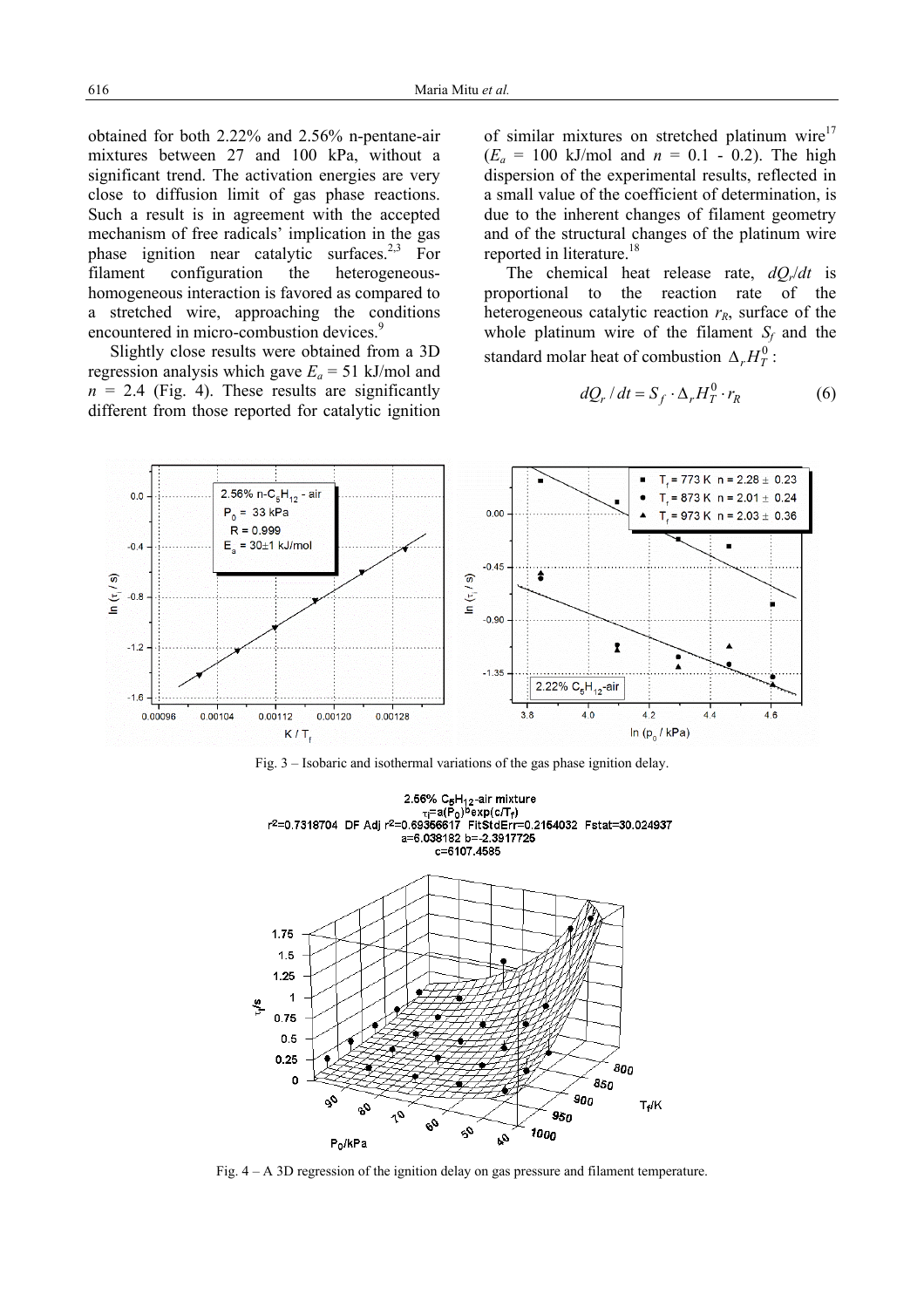

Fig. 5 – Variation with temperature of the chemical heat release rate.

A particular value of *dQr*/*dt* is that at the ignition time,  $(dQ_r/dt)$ <sub>τ</sub>. From equations (6) and (4) one obtains:

$$
\left(dQ/dt\right)_{\tau} = a_3 \cdot P_0^n \cdot \exp\left(-E_a / RT_f\right) \tag{7}
$$

where  $a_3$  is a constant for a certain composition. An example at constant pressure is illustrated in Figure 5, showing that the resulted activation energy is well in the range of diffusion controlled processes, in accord with the results obtained from ignition delay variation.

The definition of the minimum energy *Qmin* given by equation (3) can be detailed as a function of the operational and kinetic parameters as:

$$
Q_{\min} = a_4 \cdot P_0^n \cdot \exp\left(-E_a / RT_f\right) \cdot \int_0^{\tau_i} \left(X_F^{n_F} \cdot X_{ox}^{n_{ox}}\right) dt \tag{8}
$$

If the natural convection arising from the high temperature gradient between heated filament and surrounding gas succeeds to refresh the gas composition around filament, then a simpler relationship is obtained:

$$
Q_{\min} = a_3 \cdot P_0^n \cdot \left( X_{F,0}^{n_F} \cdot X_{\alpha x,0}^{n_{\alpha x}} \right) \cdot \exp\left( -E_a / RT_f \right) \cdot \tau_i \tag{9}
$$



Fig. 6 – Variation with temperature of the composite function  $Q_{min}/\tau$ *i*